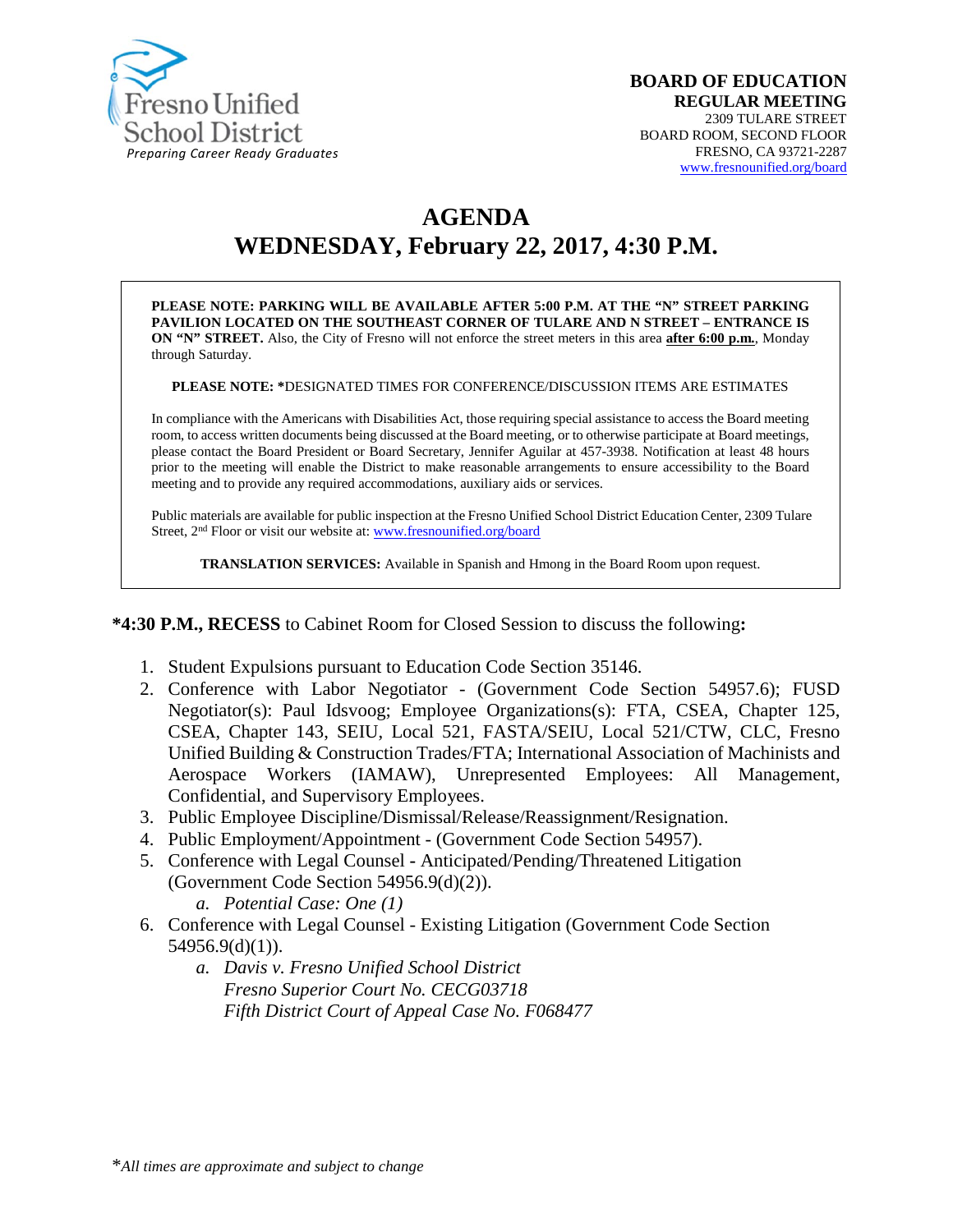### **5:30 P.M., RECONVENE** and report action taken during Closed Session, if any.

### **PLEDGE OF ALLEGIANCE**

Sally Gonzalez, a parent that has had a positive impact at McCardle Elementary will lead the flag salute.

### **APPROVE Minutes**

Included in the Board binders are the draft minutes for the January 18, 2017 Special Meeting, and January 25, 2017 Regular Meeting. The Acting Superintendent recommends approval. Contact person: Robert G. Nelson, telephone 457-3884.

### **ADOPT Resolution Recognizing the Month of March as Arts Education Month**

Included in the Board binders is a resolution to recognize March 2017 as Arts Education Month. Given the many investments the Fresno Unified School District Board of Education has allocated towards Arts Education, the Board of Education designates March 2017 as Arts Education Month and encourages schools across the district to celebrate the arts with meaningful student activities and programs that demonstrate learning and understanding in the visual and performing arts. The Acting Superintendent recommends adoption. Contact person: David Chavez, telephone 457- 3566.

## **HEAR Reports from Student Board Representatives**

An opportunity is provided to hear comments/reports from Student Board Representatives from Hoover High School. Contact person: Kim Mecum, telephone 457-3731.

## **HEAR Report from Acting Superintendent**

ALL CONSENT AGENDA items are considered to be routine by the Board of Education and will be enacted by one motion. There will be no separate discussion of items unless a Board member or member of the community so requests, in which event, the item(s) will be considered following approval of the Consent Agenda.

## **A. CONSENT AGENDA**

### **A-1, APPROVE Personnel List**

Included in the Board binders is the Personnel List, Appendix A, as submitted. The Acting Superintendent recommends approval. Contact person: Paul Idsvoog, telephone 457-3548.

## **A-2, ADOPT Findings of Fact and Recommendations of District Administrative Board**

The Board of Education received and considered the Findings of Fact and Recommendations of District Administrative Panels resulting from hearings on expulsion and readmittance cases conducted during the period since the February 8, 2017, Regular Board meeting. The Acting Superintendent recommends adoption. Contact person: Kim Mecum, telephone 457-3569.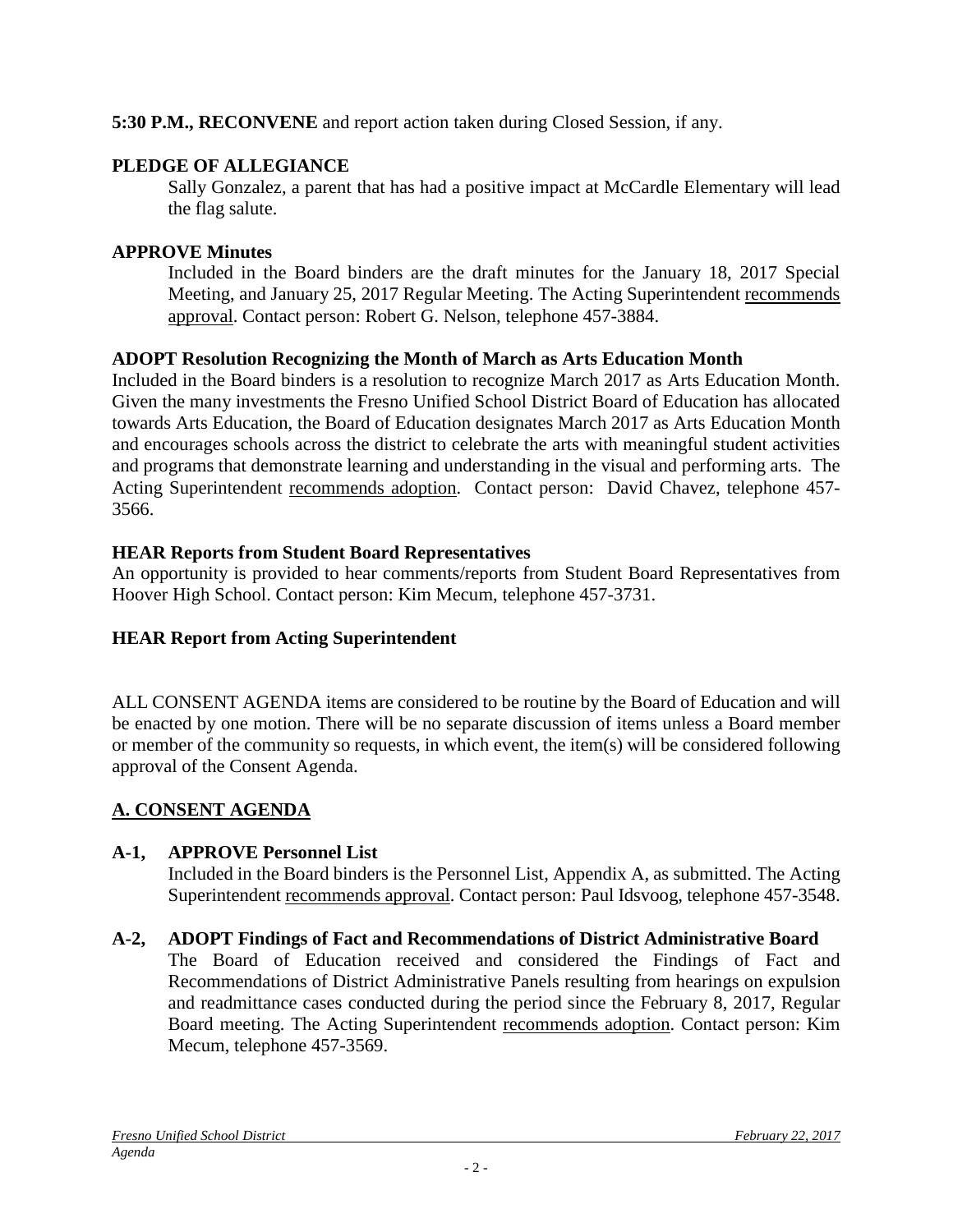### **A. CONSENT AGENDA** - *continued*

### **A-3, APPROVE Agreement with Wonder Valley Ranch**

As part of the district's commitment to engaging all students in arts, activities, and athletics, Wonder Valley Ranch will provide camp facilities, recreation, room, and board for Fresno Unified middle and high school students. The Fresno Area Student Leaders camp will utilize a peer-to-peer model for teaching leadership skills and engagement strategies. Camp will be held March 12-13, 2017 and include students from 17 middle schools and 10 high schools. The Acting Superintendent recommends approval. Fiscal impact: Sufficient funds in the amount of \$52,859 are available in the Goal 2 enrichment trip budget. Contact person: Kim Mecum, telephone 457-3731.

#### **A-4, APPROVE Submission of Grant Application to California Department of Education for School Breakfast Program and Summer Food Service Program Start-up and Expansion Grant**

It is recommended that the Board approve submission of a grant application to the California Department of Education (CDE), Nutrition Services Division, for the 2017/18 School Breakfast Program and Summer Food Service Program Start-up and Expansion Grant. The Food Services Department is requesting a grant of \$150,000 for a new meal packaging production line for the Nutrition Center. This will allow for more hot breakfast options which is anticipated to increase breakfast participation. Grant applications are due to CDE March 1, 2017. The Acting Superintendent recommends approval. Fiscal impact: Grant funding will cover cost of new equipment. Contact person: Karin Temple, telephone 457-3134.

### **A-5, APPROVE Award of Bid 17-13, Terronez Middle School Gymnasium Make-up Air Unit Replacement**

Included in the Board binders is information on Bid 17-13, for installation of replacement cooling in the gymnasium and exercise room at Terronez Middle School. The existing make-up air units require replacement due to impending failure, and parts are no longer available. The new equipment will improve energy efficiency and conserve water.

Staff recommends award to the lowest responsive, responsible bidder:

Servi-Tech Controls, Inc. (Fresno, CA) \$329,124

The Acting Superintendent recommends approval. Fiscal impact: \$329,124 is available in the Measure Q Fund. Contact person:Karin Temple, telephone 457-3134.

### **A-6, APPROVE Award of Bid 17-16, Food Service Disposable Products**

Included in the Board binders is information on Bid 17-16, to establish pricing for paper and plastic disposable products (such as napkins, cups and utensils) used in the National School Lunch Program and National School Breakfast Program. This does not include disposable meal trays, for which a bid was previously awarded. The bid is for a one-year term price agreement with the option to extend for two additional one-year periods.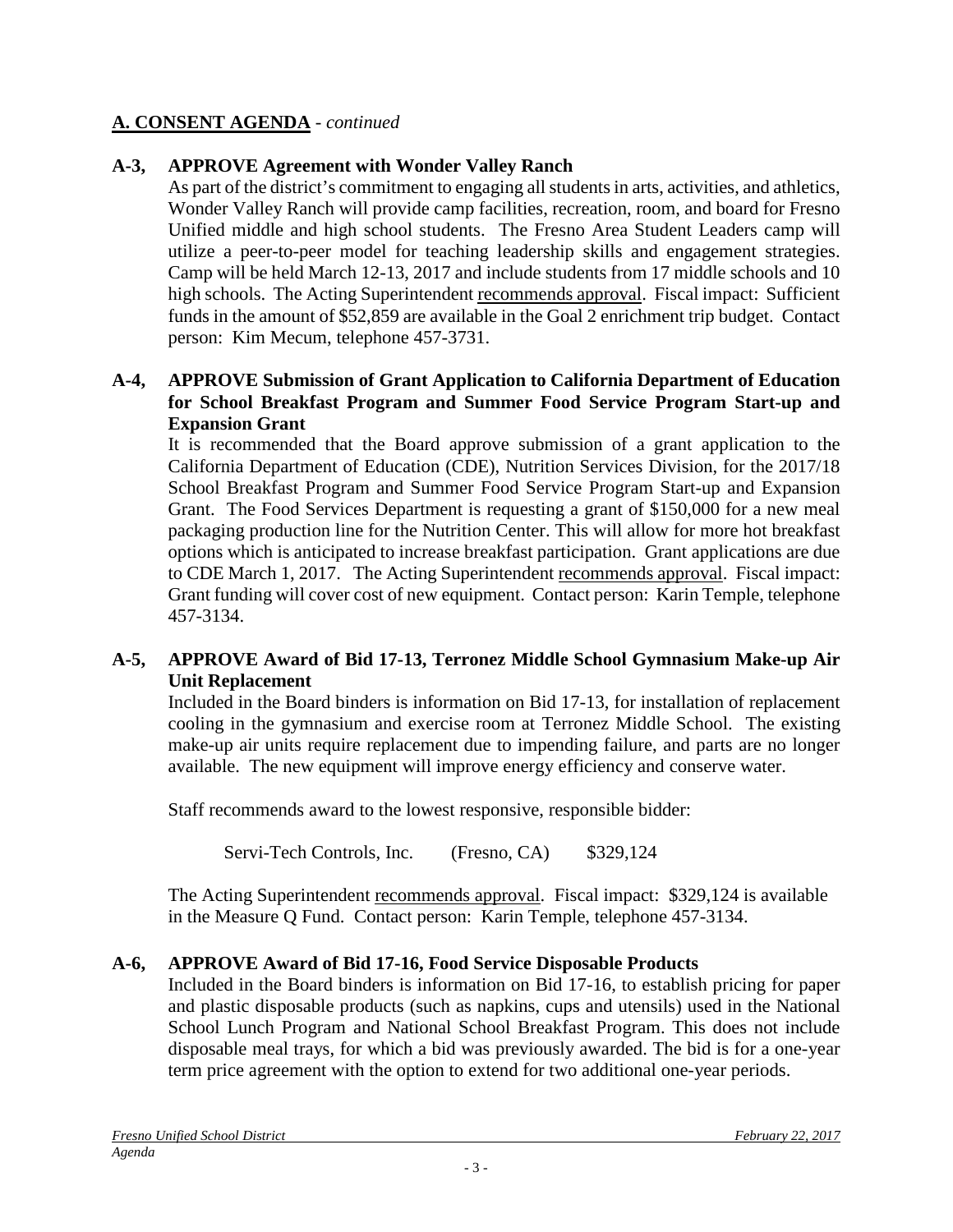### **A. CONSENT AGENDA** - *continued*

This is a line item award. Staff recommends award to the lowest responsive, responsible bidders:

| Daxwell                  | (Houston, TX)  |          | \$176,174 |
|--------------------------|----------------|----------|-----------|
| Focus Packaging          | (Fresno, CA)   |          | \$109,534 |
| <b>PR</b> Paper Supply   | (Redlands, CA) |          | \$227,871 |
| Sysco Central California | (Modesto, CA)  | <b>S</b> | 719       |

The Acting Superintendent recommends approval. Fiscal impact: \$514,298 is available in the Food Service budget. Contact person: Contact person:Karin Temple, telephone 457-3134.

**A-7, APPROVE Award of Bid 17-17, Hoover High School Cooling Tower Replacement** Included in the Board binders is information on Bid 17-17, for a cooling tower for the air conditioning system at Hoover High School. The existing cooling tower requires replacement due to corrosion, leaking, and lack of reliability. The new equipment will improve energy efficiency and conserve water.

Staff recommends award to the lowest responsive, responsible bidder:

New England Sheet Metal Works, Inc. (Fresno, CA) \$305,097

The Acting Superintendent recommends approval. Fiscal impact: \$305,097 is available in the Measure Q Fund. Contact person: Karin Temple, telephone 457-3134.

### **A-8, RATIFY Grant Application to the California Department of Education for the 2017/18 Workforce Innovation and Opportunity Act, Title II: Adult Education and Family Literacy Act**

Included in the Board binders is a grant application for ratification to the California Department of Education (CDE) for the 2017/18 Workforce Innovation and Opportunity Act, Title II: Adult Education and Family Literacy Act (AEFLA). The ratified grant request is supplemental funds for Adult Education to: (1) assist adults to become literate and obtain the knowledge and skills necessary for employment and economic selfsufficiency; (2) assist adults who are parents or family members to obtain education and skills; (3) assist adults in attaining a secondary school diploma and postsecondary education and training, including through career pathways; and (4) provide instruction and naturalization services to immigrants and other individuals who are English language learners.

Fresno Adult School will implement the following programs through the grant:

- Adult basic education
- English as a second language
- Adult secondary education, high school diploma/high school equivalency
- English literacy and civics education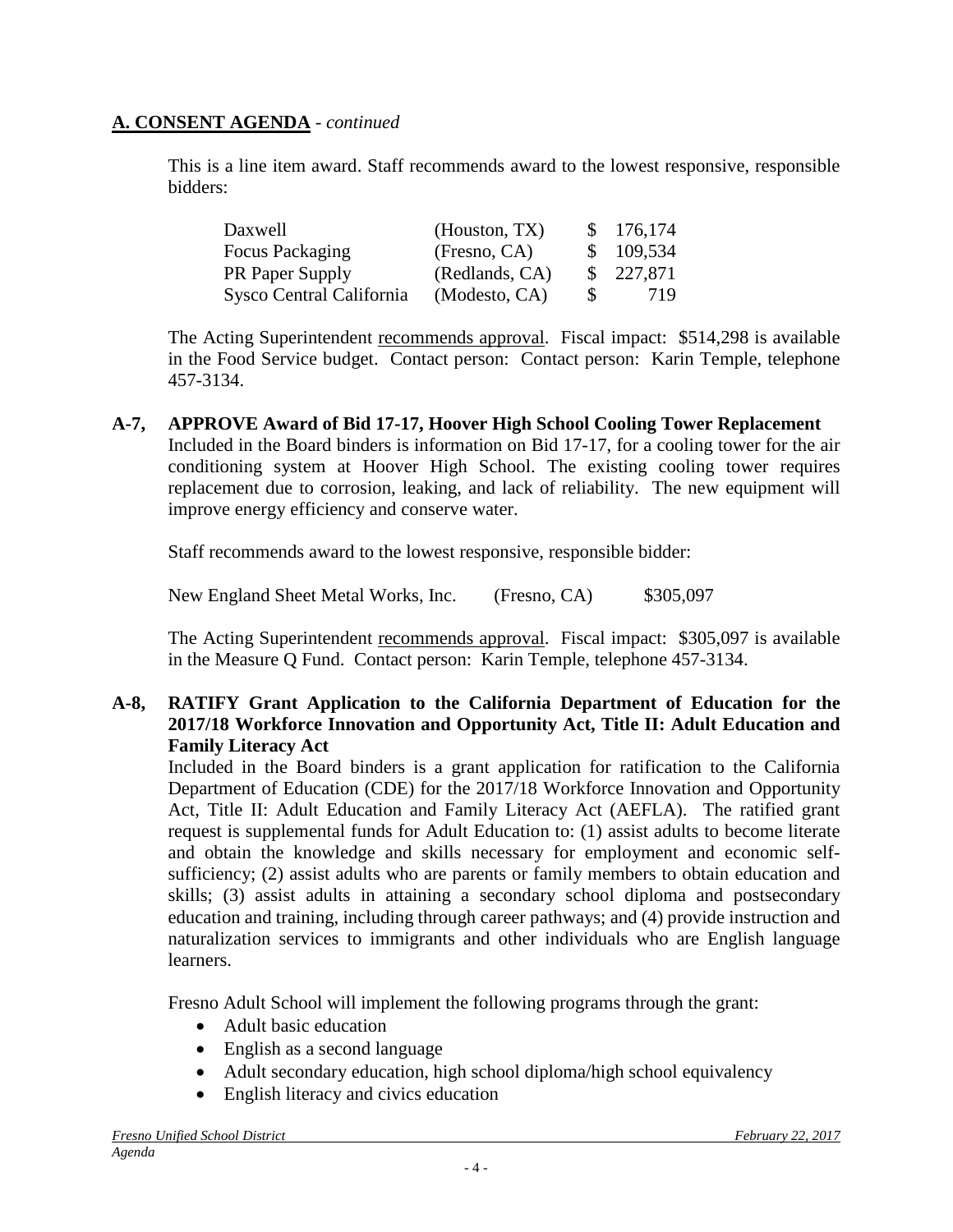#### **A. CONSENT AGENDA** - *continued*

The Acting Superintendent recommends ratification. Fiscal impact:Grant funding will cover program costs. Contact person: Jorge Aguilar, telephone 457-6024.

#### **A-9, RATIFY the Filing of Notices of Completion**

Included in the Board binders are Notices of Completion for the following projects, which have been completed according to plans and specifications:

#### **Bid 16-30D, Installation of Exterior Lighting at Various Sites**

(Ahwahnee, Kings Canyon, Yosemite Middle Schools; Fresno High School)

| Presented for information only      |    |         |
|-------------------------------------|----|---------|
| Original contract amount:           | S. | 156,900 |
| Change order/s previously ratified: | S  |         |
| Final contract amount:              |    | 156,900 |

#### **Bid 16-32, 2016 Summer Portable Classroom Relocation and Infrastructure Project**

**(**Ayer, Bakman, Ewing Elementary Schools; Patiño High School; Adult Transitions Program)

| Presented for information only      |          |           |
|-------------------------------------|----------|-----------|
| Original contract amount:           |          | 1,431796  |
| Change order/s previously ratified: | <b>S</b> | 92,717    |
| Final contract amount:              |          | 1,524,513 |

The Acting Superintendent recommends ratification. Fiscal impact:Retention funds are released in accordance with contract terms and California statutes. Contact person: Karin Temple, telephone 457-3134.

### **END OF CONSENT AGENDA (ROLL CALL VOTE)**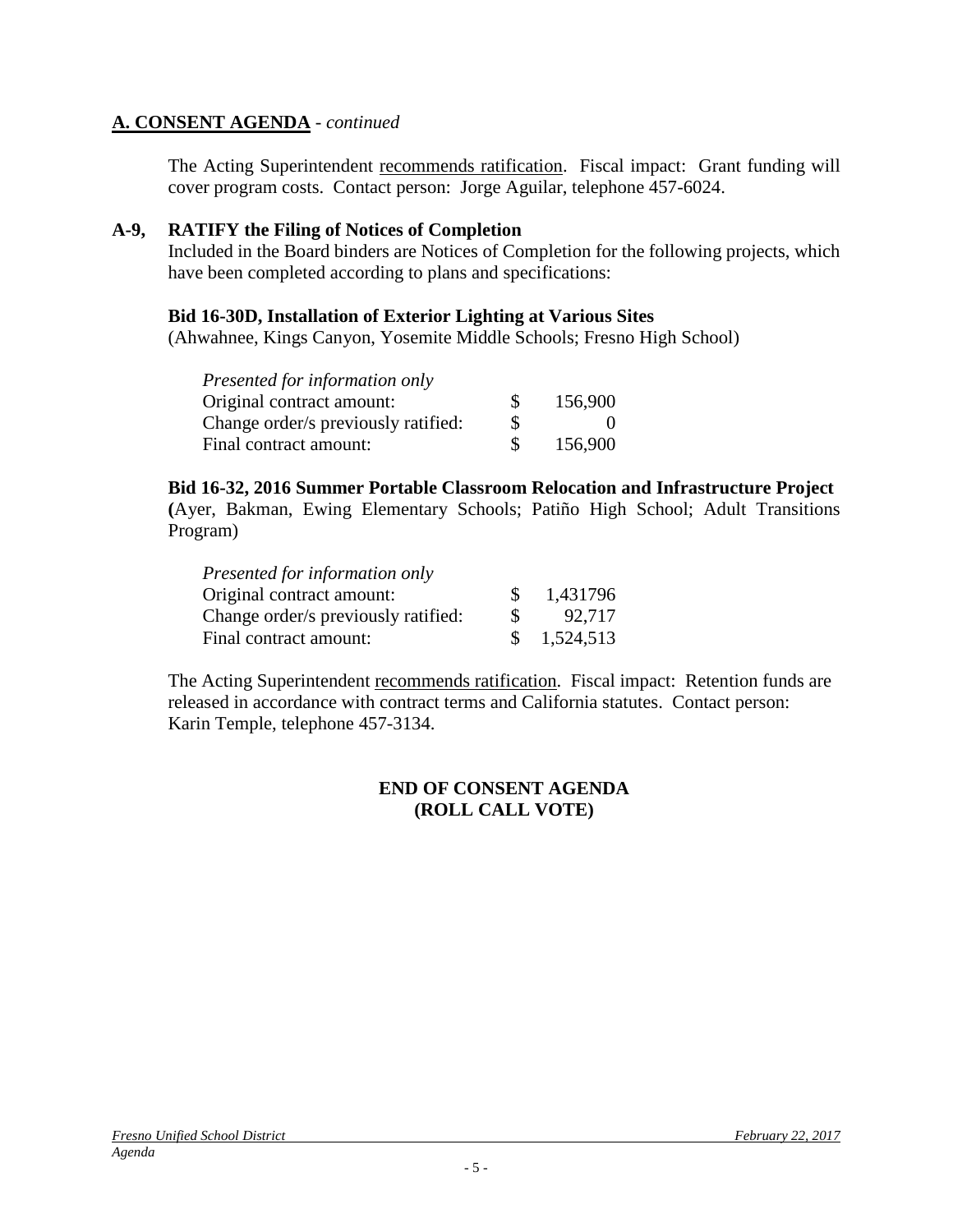## **UNSCHEDULED ORAL COMMUNICATIONS**

Individuals who wish to address the Board on topics within the Board's subject matter jurisdiction, but **not** listed on this agenda may do so at this time. While all time limitations are at the discretion of the Board President, generally members of the public will be limited to a maximum of three (3) minutes per speaker for a total of thirty (30) minutes of public comment as designated on this agenda. Any individual who has not had an opportunity to address the Board during this initial thirty (30) minute period may do so at the end of the meeting after the Board has addressed all remaining items on this agenda. Individuals with questions on school district issues may submit them in writing. The Board will automatically refer to the Superintendent any formal requests that are brought before them at this time. The appropriate staff member will furnish answers to questions. Please note that if you wish to address the Board on an agenda item, you should do so when that specific item is called.

### **B. CONFERENCE/DISCUSSION AGENDA**

### **6:00 P.M.**

### **B-10, PRESENT and DISCUSS the 2017/18 Strategic Budget Development**

At the January 25, 2017 and February 8, 2017 Board of Education meetings, the 2017/18 Governor's Proposed Budget and the District's preliminary strategic budget development were discussed. On February 22, 2017, staff and the Board will continue budget development discussions. Fiscal impact: Not available at this time. Contact person: Ruth F. Quinto, telephone 457-6226.

### **6:30 P.M.**

### **B-11, DISCUSS Process for Selection of Superintendent Search Firm**

At the request of Board President Ashjian, the Board is presented an opportunity to discuss the process for selection of an educational leadership search consultant to conduct the recruitment for a new superintendent and to allow for community discussion on the matter. Given that this professional service is exempt from formal bidding requirements and that relatively few firms are qualified to perform the service, it is recommended that the informal process outlined in the Board binders be facilitated by the Purchasing Department. Fiscal impact: The recommended discussion results in no financial impact to the district. Contact person: Karin Temple, 457-3134.

### **C. RECEIVE INFORMATION & REPORTS**

### **C-12, RECEIVE Fresno Unified School District's Second Quarterly Investment Report for Fiscal Year 2016/17**

Included in the Board binders is the second quarter investment report for the period ending December 31, 2016. Board Policy 3430(a) requires the Superintendent, or designee, to supply the Board of Education with quarterly and annual reports on district investments. As of December 31, 2016, Fresno Unified School District is in compliance with Board Policy 3430(a) for investments. Fiscal impact: There is no fiscal impact to the district. Contact person: Ruth F. Quinto, telephone 457-6226.